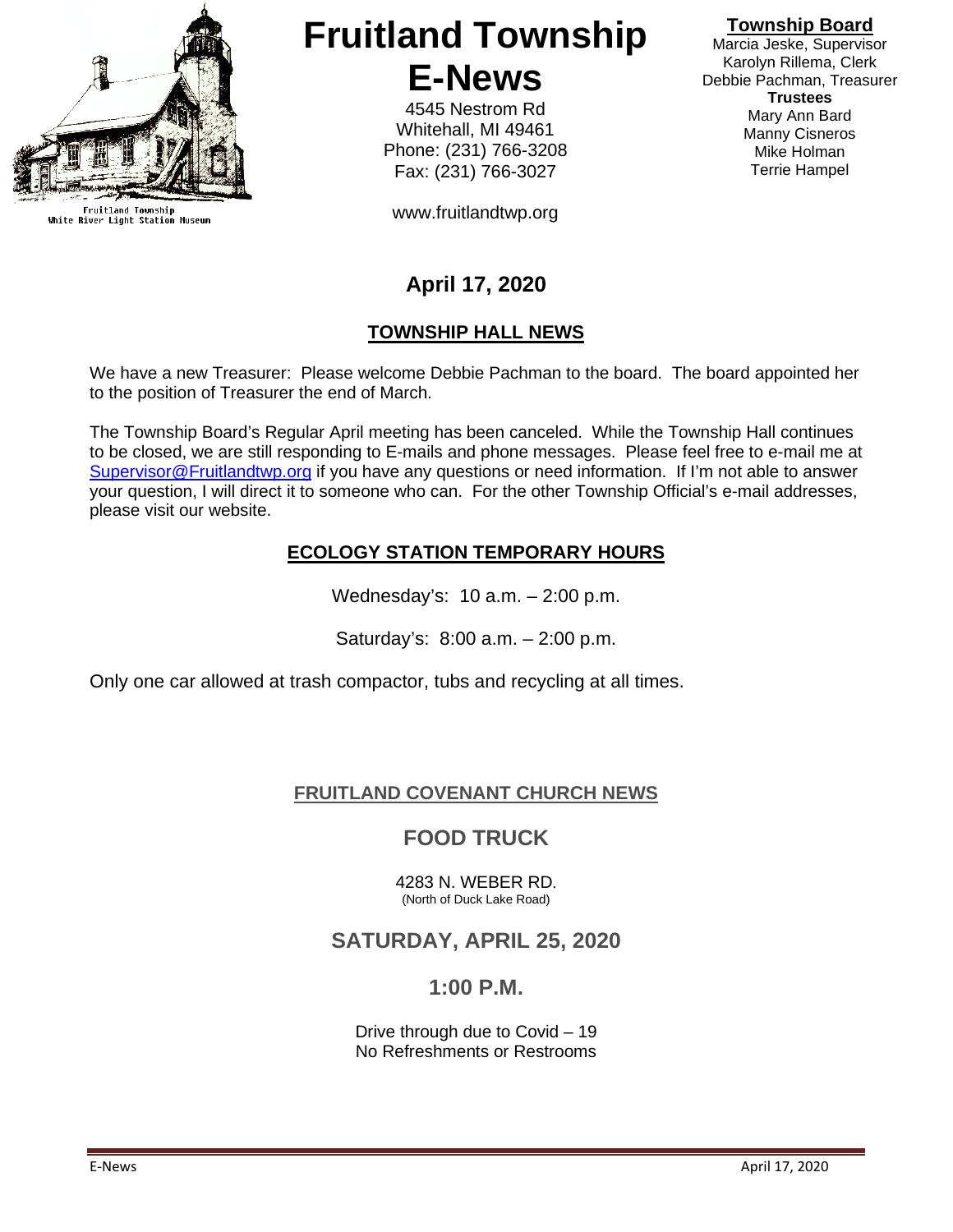#### **WHITE LAKE COMMUNITY LIBRARY**

#### VIRTUAL LIBRARY CARDS, HELP WITH DIGITAL RESOURCES, AND MORE

Let us help you get started with our downloadable books, magazines, audio books, and videos. We can help you with the apps, issue a virtual library card if you need one, and show you how to start enjoying the entertainment and educational resources available online.

If internet access is an issue for you, we can point you to some low- and no-cost solutions that may fit your situation. As always, free Wi-Fi is available around the clock in the library parking lot, as well.

With staff working remotely, the best way to reach us is by email at [info@wlclib.org.](mailto:info@wlclib.org) We are also monitoring our Facebook messages. If you require assistance by phone, please call the library at 231- 894-9531 for information on contacting a staff member.

*We are continuously updating the library website to better serve you. We have added two new tabs, including:*

- *[COVID-19 Resources, featuring important information from trusted sources](https://linkprotect.cudasvc.com/url?a=https%3a%2f%2fmichlibrary.us13.list-manage.com%2ftrack%2fclick%3fu%3daeced09c59ffa6ccca0fa05c7%26id%3d14bd53e751%26e%3d71fd48cf99&c=E,1,eDMs06lSha9fg0gdOofTSMMsETiA93MHZwiqGeaK1FoZlam4r0uLfr7Fv5N4sSy34V_xqjuoNrUsRfHKx7Z9gOtsHsg1w_-zpuJ4a1sGz3bb1yoU_XQ,&typo=1)*
- *I'm Bored, full [of links to interesting and entertaining online activities for kids and adults.](https://linkprotect.cudasvc.com/url?a=https%3a%2f%2fmichlibrary.us13.list-manage.com%2ftrack%2fclick%3fu%3daeced09c59ffa6ccca0fa05c7%26id%3dca8c2b4bb2%26e%3d71fd48cf99&c=E,1,s4SmHOQwBRSUtSsmFzRuxrctVF1pX6nIllrTtdG1h4q0wcP-q4kiNzxVDE_vXPhLLXQDps0GaxG8b-OuwyuHf5RA7PFLQrY3-sdNyYK5-db6_Q,,&typo=1)*

We are in the process of streamlining access to our digital resources like Libby and Hoopla, and adding some helpful how-to videos, as well. Check back often to see what's new!

## Learn about nature and history from home

#### NATURE LESSON VIDEOS FROM THE DNR



With Michigan's school-age children now home for the rest of the school year, a lot of families are looking for educational activities and resources to fill the learning gap. DNR educators, with help from many partner organizations, pulled together an extensive list of links and materials focused on the outdoors and history that offer a variety of opportunities for at-home education and fun. These resources are available at [Michigan.gov/NatureAtHome.](https://lnks.gd/l/eyJhbGciOiJIUzI1NiJ9.eyJidWxsZXRpbl9saW5rX2lkIjoxMTUsInVyaSI6ImJwMjpjbGljayIsImJ1bGxldGluX2lkIjoiMjAyMDA0MDcuMTk4NzMwMjEiLCJ1cmwiOiJodHRwczovL3d3dy5taWNoaWdhbi5nb3YvZG5yLzAsNDU3MCw3LTM1MC03OTEzNV85ODQ4MC0tLSwwMC5odG1sP3V0bV9jYW1wYWlnbj1uZXdzK2RpZ2VzdCthcHJpbDIwMjArd2VlazEmdXRtX21lZGl1bT1kaWdlc3QmdXRtX3NvdXJjZT1nb3ZkZWxpdmVyeSJ9.YIgJsWPpUJ-kPo8jSzFxkVKGnQZFMQKufbeXUwfCyu0/br/77134110584-l)

"DNR educators are here to share natural resources and Michigan history information and to

engage students, teachers and families to explore the outdoors and our state's heritage," said Kevin Frailey, DNR Education Services manager. "We have already heard from teachers telling us how they're using the resources in their online lessons with their students. This webpage is a way to keep the learning going while we're all staying home and staying safe."

More resources will be added to the page as they become available, so check back often. Questions? Contact Natalie Elkins at [ElkinsN@Michigan.gov](mailto:ElkinsN@Michigan.gov) or [MiProjectWild@Gmail.com](mailto:MiProjectWild@Gmail.com) or 517-290-0687.